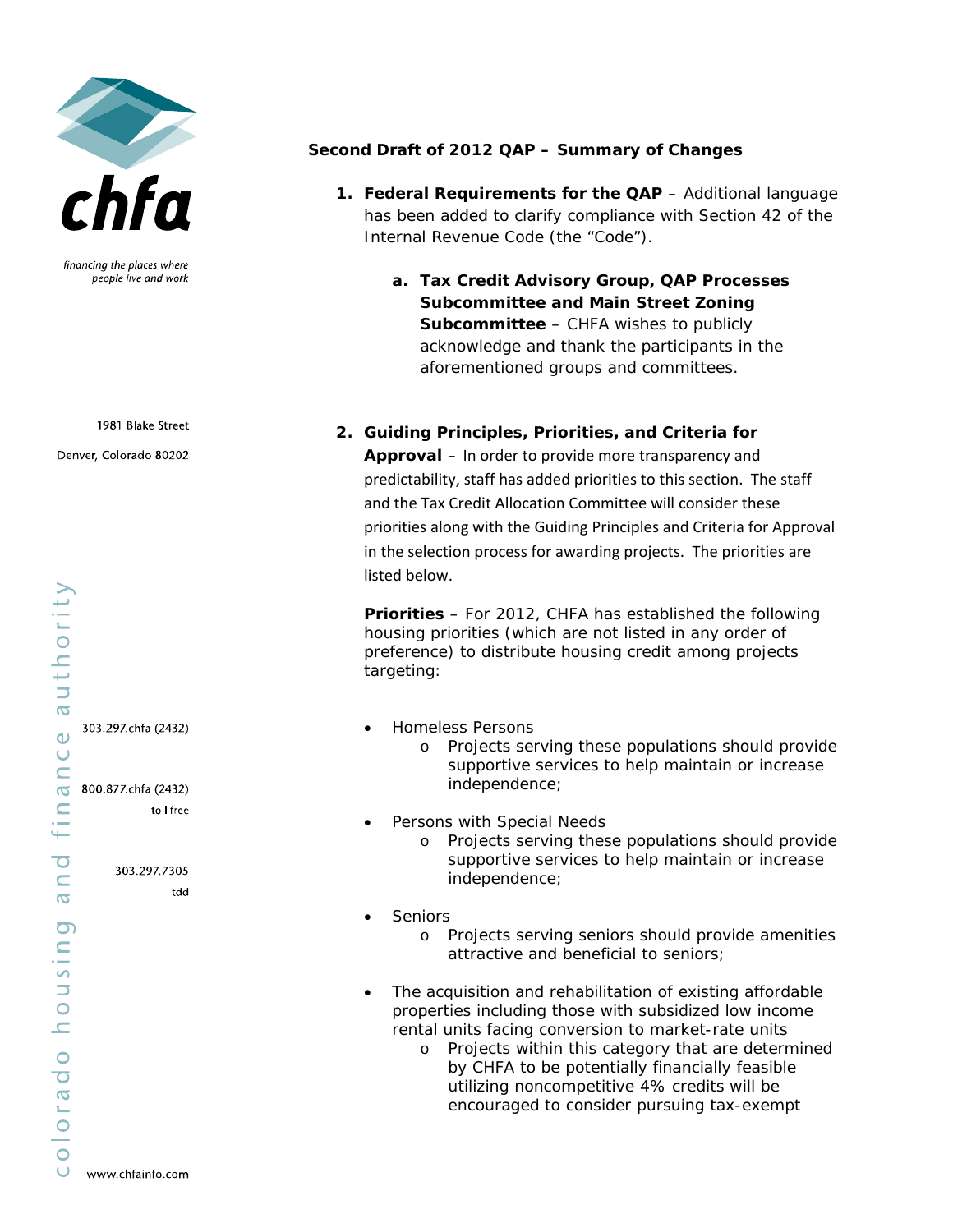

financing and 4% credits rather than the competitive 9% credits;

- Counties with populations of less than 175,000
	- o Communities within this category that have identified a need for affordable housing, yet lack experienced LIHTC developers are encouraged to partner with an experienced LIHTC developer on a consultant or fee basis;
- Market Areas of pent-up demand for affordable housing
	- o Submarkets where overall rental vacancy rates are lower than 4%;
- Transit Oriented Development (TOD) Sites
	- o Projects within this category are within one fourth of a mile of an existing fixed rail station or one that is under construction at the time of the LIHTC application.

## **3. Preliminary Application Process Quiet Period**-

Beginning in 2012, CHFA will implement at "Quiet Period" as a part of the competitive preliminary application process. The Quiet Period for each competitive round will begin at the time of the due date of the Letters of Intent and end upon the issuance of the tax credit reservations. During the Quiet Period, communication between applicants and CHFA will be limited to the Tax Credit Allocation staff for the purpose of responding to requests for technical assistance or to answer staff questions.

The purpose of the Quiet Period is to create a fair and consistent process for all applicants in the competitive rounds, ensuring that awards are based on the individual merits of each project and to eliminate any potential interference from undue influence or lobbying from the applicant or its supporters.

The Quiet Period only applies to preliminary applications during an active round.

## **4. Application Submittals** –

**a. Credit Amount Available in Application Rounds -** The amount of annual credit available for 2012 is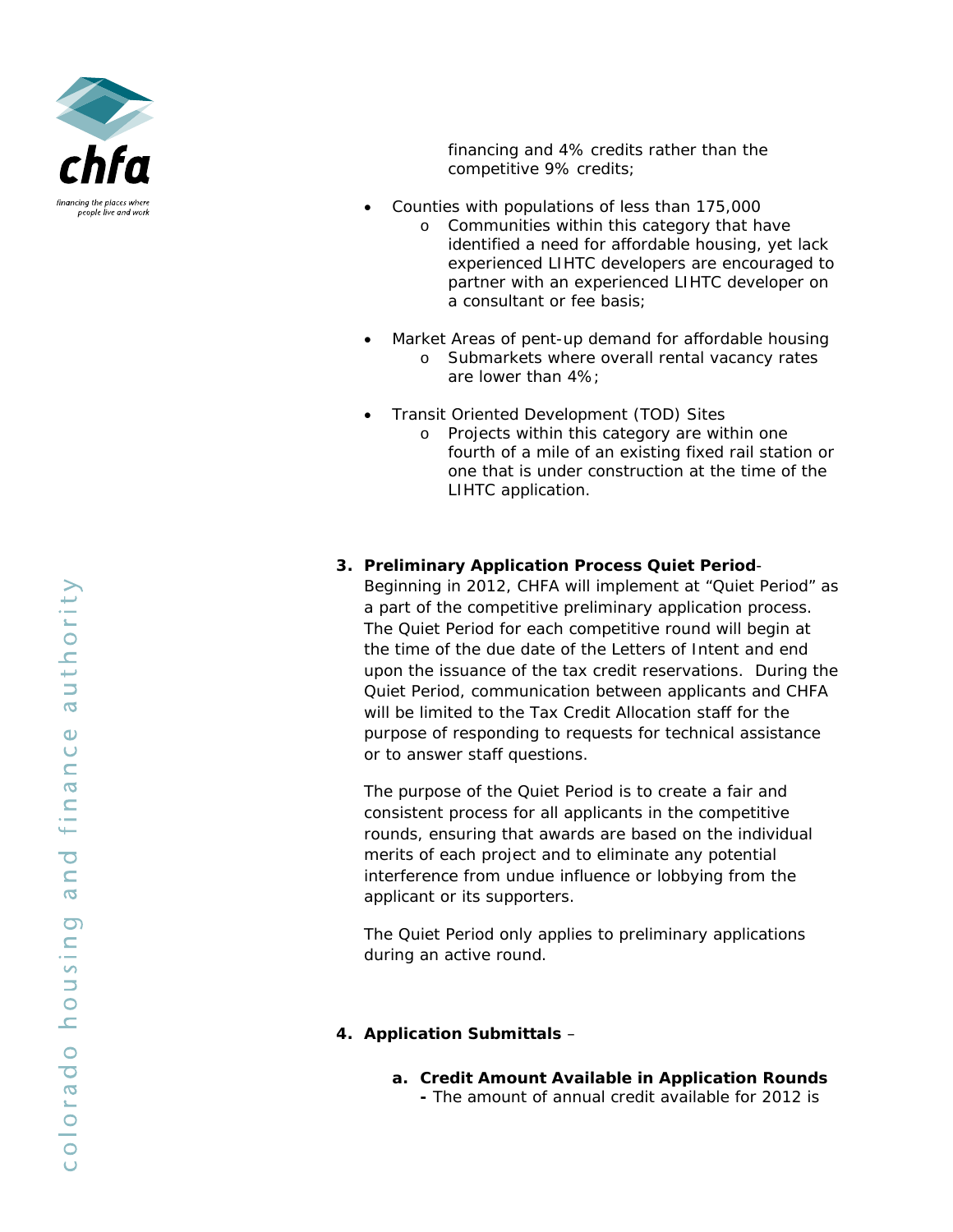

\$11.25 million including up to \$1.25 million for the Denver Housing Authority (DHA) set-aside.

**b.** Historically CHFA has divided the annual credit amount equally between the two application rounds and allowed some flexibility to increase the amount in any round by up to 10% without notifying the public. Staff is proposing to allow additional flexibility to award credits to more projects in the first round in 2012 in order to allow applicants to take advantage of the potential ability to use the fixed 9% Applicable Percentage Rate (APR) prior to its anticipated sunset. Projects that do not place in service prior to December 31, 2013 will not be able to use the fixed 9% rate unless Congress passes federal legislation extending this rate. Projects that are unable to use the 9% rate may experience financial gaps of as much as 17% of their total costs.

Staff therefore proposes to reserve the right to award up to 70% of the annual credit available (not including the \$1.25 for the DHA set‐aside), which is \$7 million, in round one.

- **5. Threshold Criteria for Preliminary Applications Threshold #9 Narrative** – The project narrative must be submitted following the template to be provided on the CHFA web-site and will be posted for public viewing on the web-site along with the list of applicants.
- **6. Preliminary Reservation and Approval Process** Currently, the Tax Credit Allocation Committee consists of the Chief Operating Officer, the Chief Financial Officer, the Director of Commercial Lending, the Director of Asset Management, the Director of Marketing and Strategic Development, the Manager of Multifamily Loan Production, the Manager of Program Compliance, and as a non-voting member, the General Counsel or assigned designee. For 2012 two additional members who are not employees of CHFA will be appointed by the Executive Director.